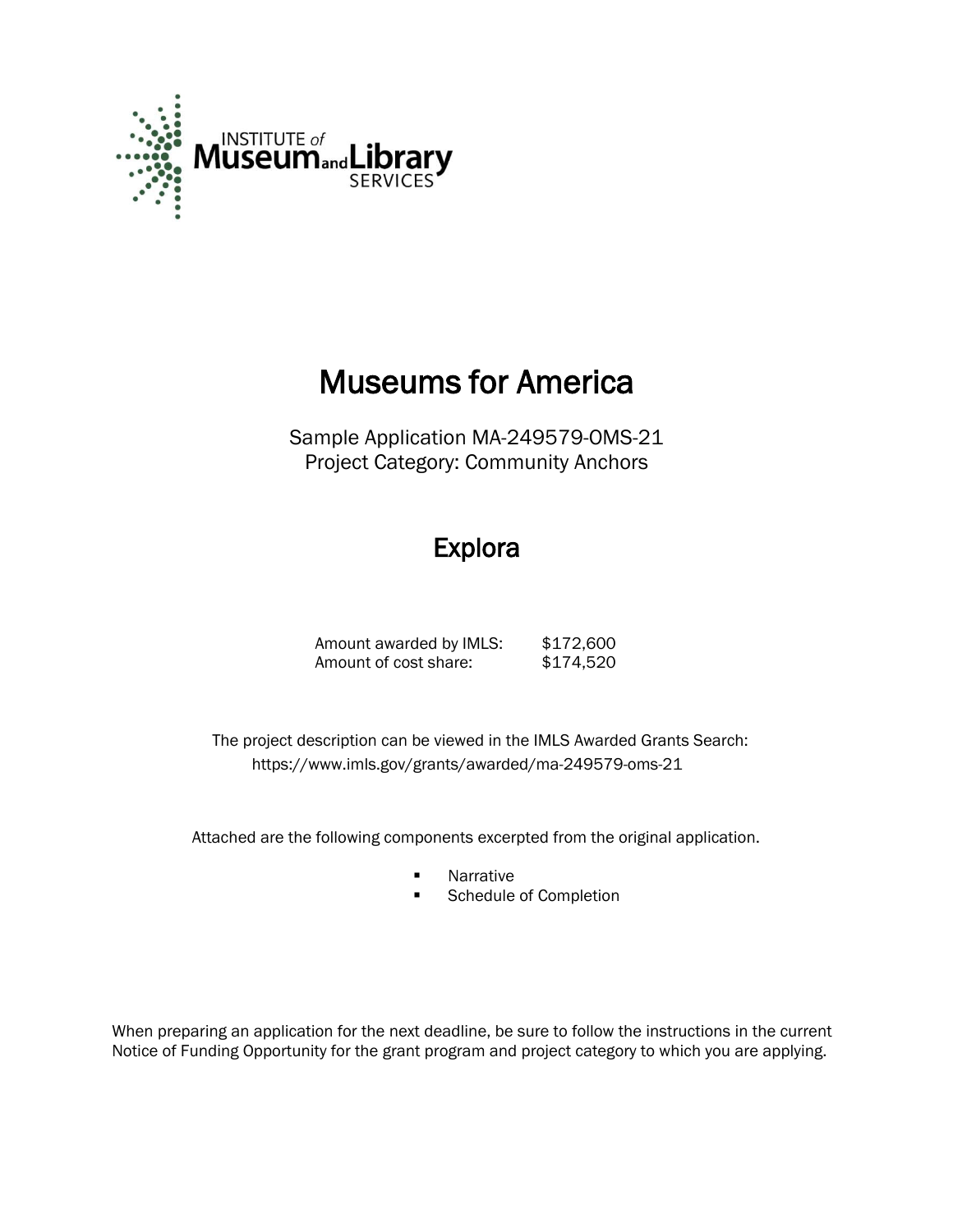#### **NARRATIVE: √Roots: supporting Black scholars in STEAM**

### **I. Project Justification**

*What do you propose to do?:* Explora is an innovative experiential learning center in Albuquerque, New Mexico (NM), providing inquiry-based programs and exhibits that illuminate basic concepts in science, technology, engineering, art, and math (STEAM) for people of all ages. Explora's two-year IMLS *Museums for America* proposal, *√Roots: supporting Black scholars in STEAM,* is a collaborative project with **New Mexico Black Leadership Council (NMBLC)**—a 501(c)(3) nonprofit organization that serves as a hub to create a viable and sustainable social profit sector to serve the Black community in New Mexico; the **Greater Albuquerque Housing Partnership at Casa Feliz (Casa Feliz)**, an affordable-housing complex in Albuquerque's International District; the **Community School at Emerson Elementary**, part of the Albuquerque Public Schools system; and **Sandia National Laboratories' Black Leadership Committee** (Project Team). The goal of *√Roots: supporting Black scholars in STEAM* is three-fold: 1) to increase Explora's relationships with and relevance to Albuquerque's Black communities; 2) to increase opportunities for Black students in Albuquerque to pursue STEAM; and 3) to collaborate on a holistic, place-based approach to K-16 STEAM learning that incorporates a growth mindset and highlights the contributions of community members, particularly Black STEAM professionals.

To achieve this goal, Explora and the Project Team will:

- Build upon a well-tested listen, welcome, co-create engagement strategy to include a series of community design charettes that inform holistic, place-based, culturally-relevant STEAM programs for Black students in Albuquerque;
- Develop and facilitate community-embedded, out-of-school time programming that engages Black youth and their families in regular STEAM activities;
- Build infrastructure to expand upon a K-16 STEAM pathway and formalize opportunities for Black students to participate in STEAM programs, paid internships & work experiences, and scholarship programs for post-secondary study in STEAM; and
- Build students' STEAM identities by connecting youth to Black educators, scientists, and engineers working here in Albuquerque, who can serve as role models and mentors.

*What need will your project address, and how was it identified?:* The *√Roots: supporting Black scholars in STEAM* (*√Roots*) project addresses an urgent need to confront equity issues in STEAM, increase access to STEAM learning activities that provide opportunities for Black students to develop STEAM identities, and increase the number of Black students in STEAM activities, internships, courses of study, and work experiences.

Nationally, only 7% of STEM professionals are Black (NSF, 2019). In NM, of the 32.34% of first-year college students who report interest in STEM, only 1.95% of those students are African American (UNM STEM Collaborative Center, 2017). Research has raised a number of possible reasons for this underrepresentation, including the need for racially and ethnically diverse mentors to attract more Black people to STEM jobs, limited access to science activities and courses, and socioeconomic factors that disproportionately affect Black communities (Pew Research Center, 2018). What is not in doubt is the positive impact of Black participation and success in STEM fields. Studies have demonstrated that Black STEM professionals are the most likely to call for racial and ethnic diversity in the workplace (*Ibid*.) and that a diverse STEM workforce leads to greater innovation, competitiveness, and even higher profits (Carter, 2017).

The need for the *√Roots* project was identified during a series of conversations during a very strange time in the world. In March 2020, Explora closed to the public due to the coronavirus pandemic, and Albuquerque Public Schools shuttered their doors, forcing students to stay home and transition to online learning. Albuquerque's outof-school time education providers scrambled in an attempt to understand the types of in-person programming that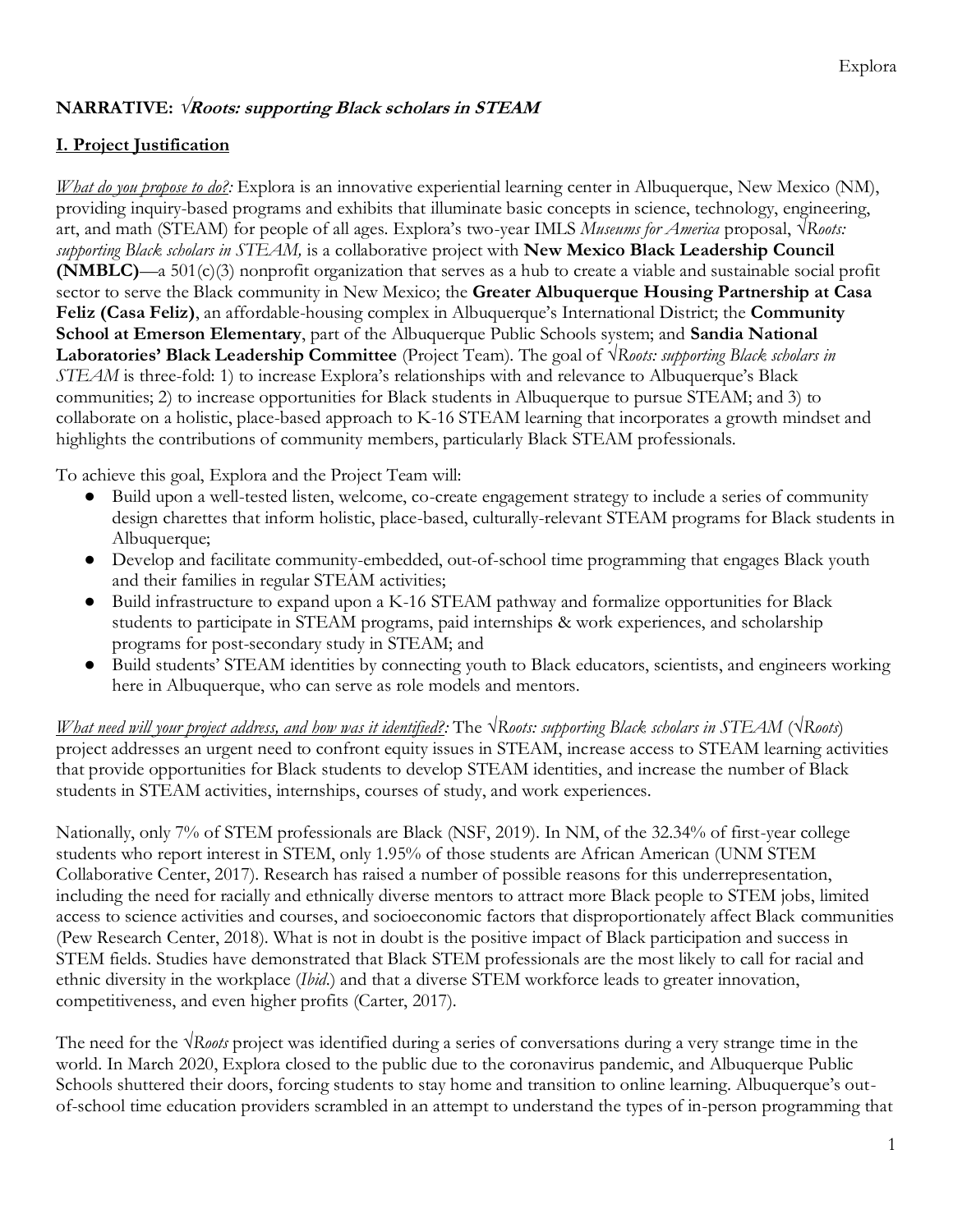could be offered to support local families struggling with the online format. Two months later, George Floyd was murdered on camera, elevating a long-overdue conversation about racism and placing it in boardrooms and at dinner tables across the nation. Staff at Explora, as at many other organizations, had difficult conversations about shortcomings in service and allyship with Black students and families.

Then, in August 2020, Explora's Deputy Director, Kristin Leigh, participated in a United Way of Central New Mexico community event where she met NMBLC Executive Director, Cathryn McGill, and kicked off multiple conversations about the strengths and current challenges of Explora and NMBLC and spaces in which these things overlapped or complemented each other. Ms. McGill explained difficulties associated with the state's tri-cultural myth: NM is often referred to as a "tri-cultural" state, with an understanding that the majority of the population is of Hispanic, Native, or White/European ancestry. It became clear that Explora's vast suite of STEM programming for all ages reflected the tri-cultural narrative well, featuring many collaborative projects and programs with Native and Hispanic communities, but none with Black communities.

Explora and NMBLC identified shared goals to address the needs described above and began a pilot out-of-school time (OST) STEAM program, serving Black children residing in Albuquerque's International District, many of whom live at Casa Feliz. That new pilot program, described as Explora/Roots STEAM Camp and held in Fall 2020 for approximately 20 masked and socially-distanced students, built upon NMBLC's prior work with the Roots Summer Leadership Academy (Roots). Founded in 2013, Roots is an arts and STEM-focused, project-based, positive youth development opportunity for predominately Black children and youth ages 8-16 years. Roots uses the arts and sciences to teach leadership and self-esteem in a fun, multicultural environment for 50 children each year.

The Roots summer program, subsequent Explora/Roots STEAM Camp, and the proposed *√Roots* project represent collaborative efforts to increase Black students' awareness of and access to STEAM learning opportunities in Albuquerque. Each also represents the type of investment in Black STEAM engagement that will be needed to begin levelling the playing field in our state. While Black people in NM make up less than 3% of the state's population (US Census Bureau, 2019), the pervasiveness of the tri-cultural myth has resulted in the relative invisibility of an estimated 19,000 (Wellington, 2013) Black people living in and around the Albuquerque Metro Area (54,000 statewide). Few local nonprofits specifically target and address the needs of Black people through programs, physical spaces, data, or reporting. This is particularly detrimental, given that data from a number of sources and reports show that Black people in NM experience higher rates of poverty, lower rates of participation in early childhood educational resources, and lower levels of literacy and numeracy proficiency rates in the K-12 education system (Sanchez et al., 2017) than all other groups. The *√Roots* project is the result of the Project Team's shared understanding that: 1) Black children and families in NM need and deserve attention paid to their specific experiences, goals, and needs; 2) this attention is needed in order to realize improved educational and economic outcomes; and 3) increased involvement in holistic, place-based, culturally-relevant programming on a K-16 STEAM pathway will contribute to a growth mindset and academic agency, increase students' STEAM identities, and, ultimately, increase representation by Black students in STEAM careers.

*Who will benefit from your project and how have they been involved in the planning?*: K-16 Black students residing in the Albuquerque area will benefit directly from the *√Roots* project, and NMBLC has led much of the project planning, informed by their prior work with the target audience and their existing relationships of trust with project partners. The *√Roots* Project Team will begin by gathering the input of Black students and their families through a combination of community listening sessions and design charrettes. Explora will utilize the Harwood Institute for Public Innovation's format for these community conversations (Community Conversation Workbook, n.d.) to ask participants to describe the kind of community they want, their aspirations, and the barriers they face. The Project Team also will use the Asset-Based Community Development (ABCD) approach learned through our IMLS Community Catalyst grant (LG-94-17-0260). ABCD "[builds] on the skills of local residents, the power of local associations, and the supportive functions of local institutions [and] draws upon existing community strengths to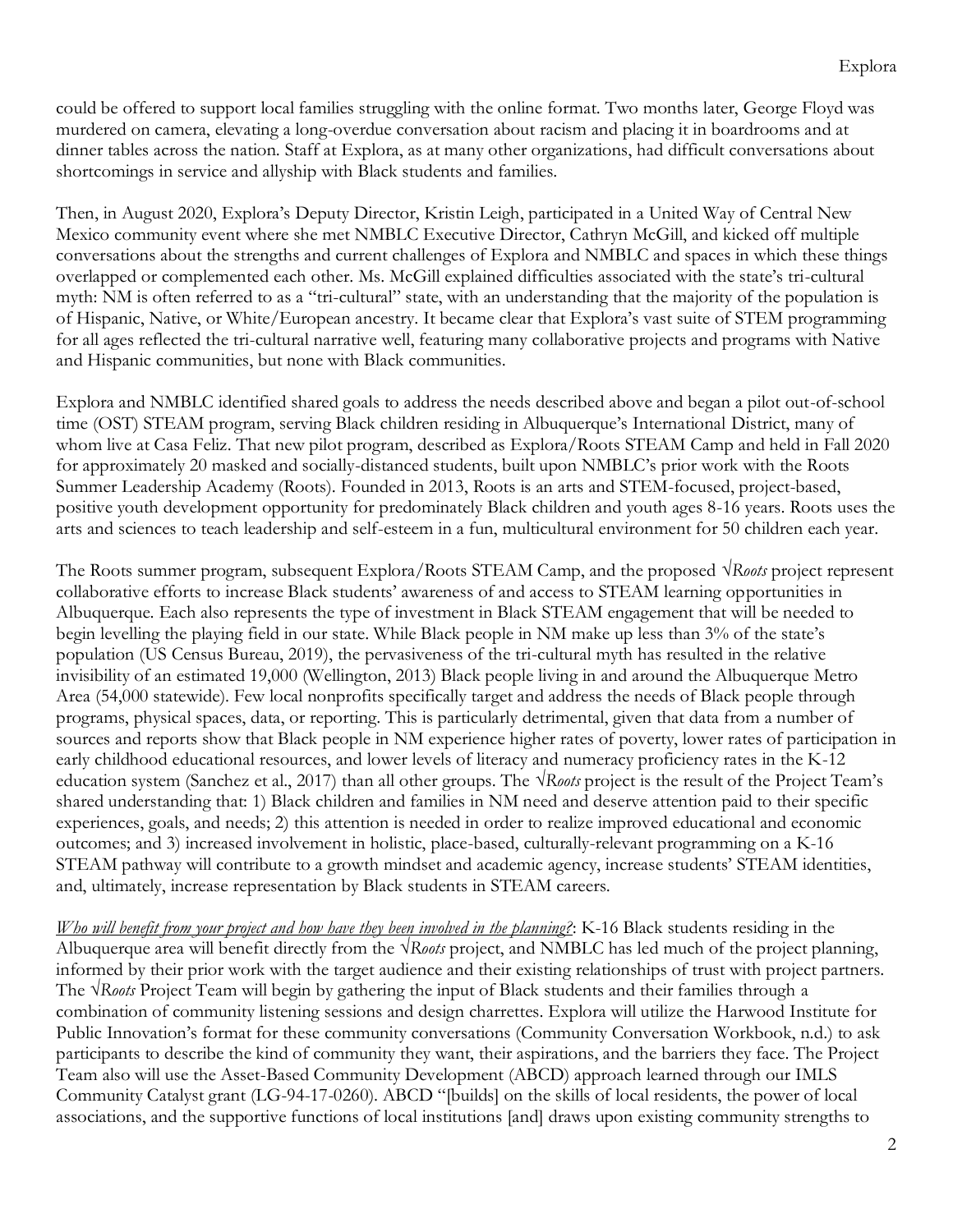build stronger, more sustainable communities" (DePaul University, n.d.). NMBLC has experience utilizing a design charette process to bring together community members—like scientists, artists, educators, and parents—to deconstruct current ideas about a topic and brainstorm new approaches. The Project Team will hold two of these design charettes, as well; participant feedback from these and the listening sessions will shape the development of *√Roots* STEAM programs, making them more welcoming, relevant, and responsive to Black youth and families.

*How will your project advance your institution's strategic plan?:* Explora's current *Cradle through Career STEAM Learning Strategic Plan* aims to engage, educate, and employ NM students in science, engineering, and high-tech careers, starting with high-quality early childhood education and sticking with children on their pathway to STEAM courses and careers. The Explora board and staff has identified STEAM education and workforce development for underserved students as a key strategic priority. The *√Roots* project advances this priority directly by building infrastructure to keep Black students on a STEAM pathway from engagement and education to employment.

*How will your project address the goals of the MFA program and the Community Anchors & Catalysts category?:* This project aligns with the goals of IMLS' *Transforming Communities* strategic plan by: 1) promoting lifelong learning among diverse students and families, and 2) building capacities of museum staff to engage deeply with communities. This project addresses goals 1 & 2 described in IMLS' strategic plan: "IMLS supports learning and literacy for people of all ages through museums and libraries" and "IMLS strengthens the capacity of museums and libraries to improve the well-being of their communities" (IMLS, 2018). Also, this community-based project will bolster Explora's efforts to move beyond being a community resource and into the role of community catalyst and contributor within broader community conversations, meeting goals of the Community Anchors & Catalysts category.

#### **II. Project Work Plan**

#### *What specific activities, including evaluation, will you carry out? How will you track progress toward achieving intended results?:*  Project Team members will carry out four areas of work, outlined in the previous section and detailed here:

- 1. **Community listening and co-creation**: the Project Team will hold two listening sessions and two design charettes with Black students and families, in order to better understand our community's aspirations. These sessions will be co-hosted by Explora, NMBLC, Casa Feliz, and the Community School Partnership at Emerson Elementary School, where the students of many of the targeted families attend school. The design charettes will make space to build relationships with Black families living in Albuquerque's International District, deconstruct traditional views of STEAM education, and generate new ideas about how scientists, artists, educators, parents, and community members can come together to support a growth mindset about STEAM (Dweck, 2010), helping both students and their families understand that STEAM is something anyone can do well if given opportunities to explore and practice.
	- a. Performance measures: number of sessions with community members; number of participants in each session/charette
	- b. Evaluation question: what did the participation of Black community members teach us that we would not have learned without them?
- 2. **Development and facilitation of community-embedded, STEAM-rich learning opportunities** that incorporate socioemotional learning and 21st-century skills for 100 Black children and their families: the Project Team will work together to co-create and facilitate STEAM programming that addresses the aspirations learned during community listening and builds upon prior work done through Roots and the Explora/Roots STEAM Club. Examples of past collaborative STEAM activities include using hip-hop rhythms to practice numeracy and building pneumatic marshmallow launchers.
	- a. Performance measures: number of students who participate in STEAM out-of-school programs; number of hours of instruction; number of family members who participate in STEAM programs
	- b. Evaluation question: describe the community embedded STEAM-rich learning opportunities, including content, participation numbers, demographics, and frequency of participation by individual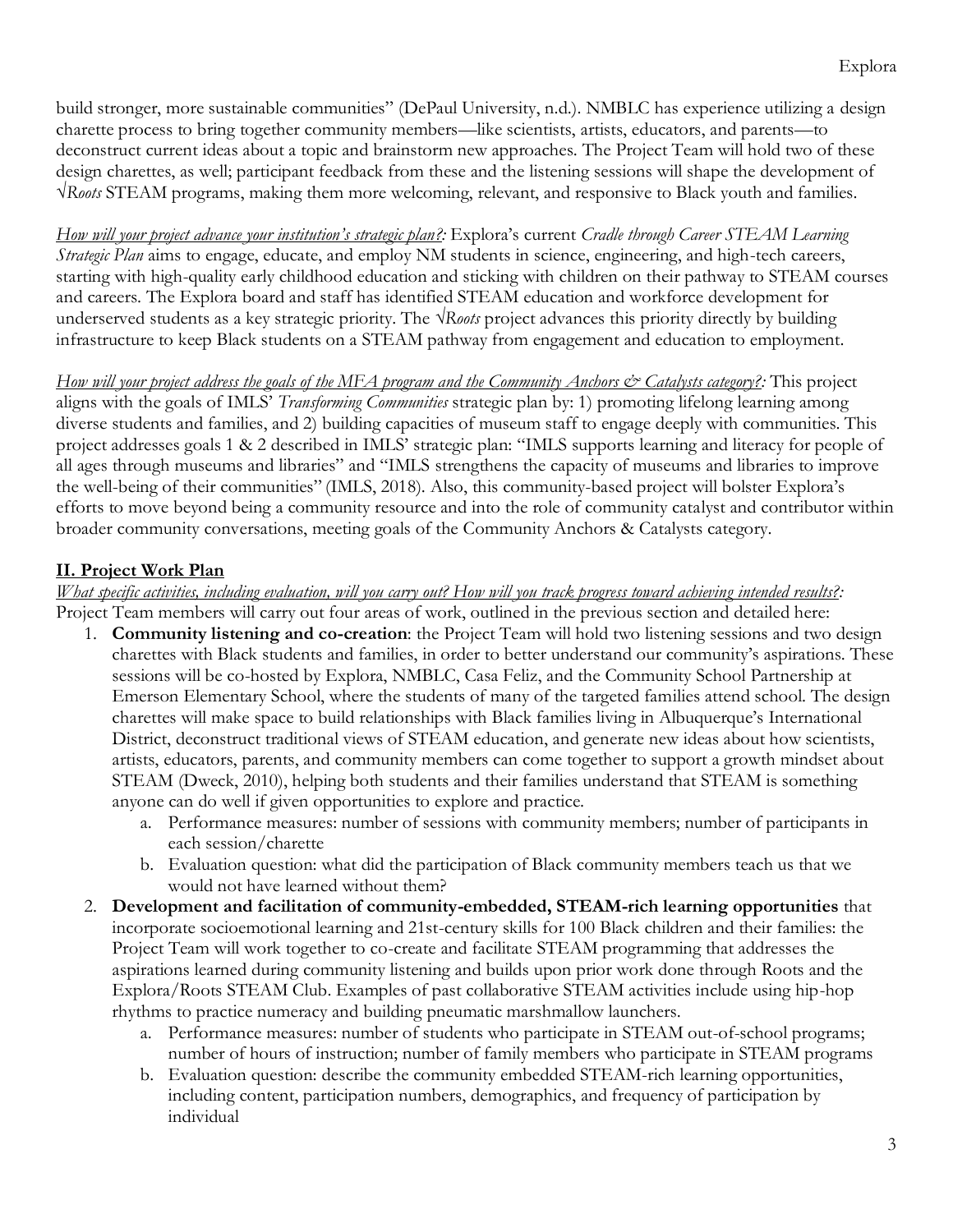- 3. **Build infrastructure to expand upon a K-16 STEAM pathway**: the Project Team will formalize opportunities for Black students to participate in STEAM programs, paid internships & work experiences, and scholarship programs for post-secondary study in STEAM. This will include implementing Memorandums of Understanding, as needed, and producing and disseminating a graphic piece that explains the opportunities on the pathway for dissemination among target families.
	- a. Performance measure: number of partners providing STEAM learning opportunities on the K-16 pathway; number of formal MOUs put into place; number of families who receive the final graphic piece; number of students placed in internships and work experiences; number of students receiving tuition assistance
	- b. Evaluation question: describe the K-16 pathway, participation numbers, demographics, and frequency of participation by individuals
- 4. **Build students' STEAM identities** by connecting youth to Black educators, scientists, and engineers working here in Albuquerque, who can serve as role models and mentors: volunteers from Sandia National Laboratories' Black Leadership Committee, an affinity group for Black STEM professionals working at the Labs, will participate in *√Roots* programming. Research shows that one of the most effective ways to encourage students to consider nontraditional careers is to introduce them to diverse role models, particularly role models with whom they are able to relate, by gender, ethnicity, socio-economic status, location, etc. Providing a diverse representation of role models begins to challenge stereotypes around careers where some groups may traditionally be underrepresented. Introducing students to people of color in STEM begins to shift the status quo and transform the popular image and belief of who "belongs" in STEM (National Alliance for Partnerships in Equity, n.d.).
	- a. Performance measures: number of students exposed to Black STEM professionals; number of Black STEM professionals participating in programming; contact hours between students and STEM professionals.
	- b. Evaluation question: describe opportunities for Black youth to meet and learn about Black STEM professionals' work, participation numbers, demographics, and frequency of participation by individual.

The Project Team will work with an external evaluator to track progress toward intended results; a detailed evaluation plan is described in Section III. Project Results, below.

*What are the risks to the project and how will you mitigate them?:* The Project Team has considered the risks that will be faced and how they might mitigate them. One serious risk that all collaborative projects must consider is that, often, the grassroots communities most affected by an issue are not included in collective decision making. This can result in ignoring critical community knowledge, ownership, and support for sustainability and creating solutions that may not be appropriate for the population being served (Wolff, 2016). Our Project Team has minimized that risk by including community members on the Project Team. These team members will organize listening sessions and design charettes with other community members to gain important data to bring to project development meetings.

Another risk faced when addressing community needs and underlying conditions is the potential treatment of adaptive challenges as if they were technical problems (Randall and Coakley, 2007). Technical problems cause high distress that can be alleviated quickly, because there's a specific problem and the technical know-how to provide solutions. Adaptive challenges take much longer to address and require new learning among lots of partners. Adaptive challenges, like increasing educational and economic outcomes for a particular segment of the population, require ongoing experiments, efforts, and attitudinal change. The Project Team will mitigate this risk by spending time in early planning meetings addressing the idea of technical vs. adaptive challenges head-on to develop common language and shared understanding and utilizing the relationships we've built over the years to support each other.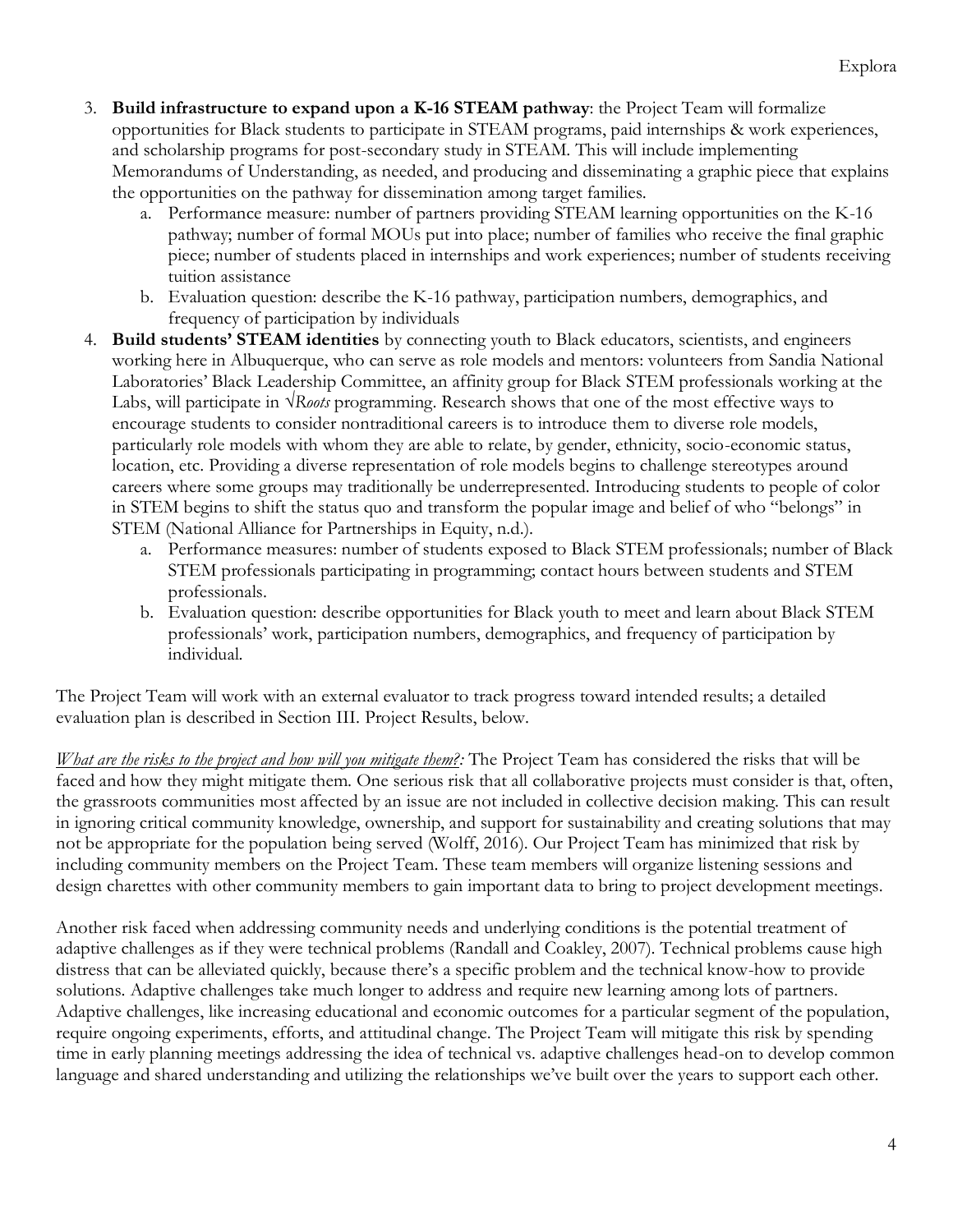Explora's previous co-creation projects have clarified other risks related to relationship-building, including not investing enough time early on to build and nurture relationships among project partners and not clearly defining the process of co-creation right from the start. Other risks come from not clearly defining the responsibilities and expectations for all partners and from not being clear about consensus and final decision-making. In most cocreation models, decision-making becomes more shared and consensus-driven the farther a team is along the cocreation spectrum. A dedicated Project Manager will schedule regular in-person meetings with clear agendas and time built in for both relationship-building and project development.

*Who will plan, implement, and manage your project? Will partners be engaged and, if so, for what purpose?*: The √Roots project will be planned, managed, and implemented by Explora and NMBLC. As the lead partner, **Explora** will provide coordination, management, and oversight of project activities. Explora will parlay its strengths— nationallyrecognized informal science education programs, inquiry-based STEM exhibits, engagement with over 90 community-based organizations, and highly visible marketing and communication platforms reaching diverse audiences—into support for the project. Explora also will strengthen the project as the backbone organization of STEM-NM, the state's nationally designated STEM Learning Ecosystem. STEM-NM works to increase equity in and access to STEM experiences for underserved students to prepare them for jobs in local science, technology, and healthcare sectors. Our STEM-NM partners, including several higher-education institutions, share interest in and commitment to defining and supporting K-16 STEAM pathways. Explora has led and partnered on several IMLSand NSF-funded projects and maintains the staff, budget, infrastructure, experience, and venue to host this work.

Explora's Project Team will be led by Project Director, Kristin Leigh (Deputy Director and Director of Administration & Advancement), and Project Manager, Amon Haruta (Director of Project Management). Tara Henderson (Director of Education and Visitor Experience) and Anthony Salvagno (Associate Director of STEAM Workforce Programs) will take the lead on curriculum and program development, and Sheldon Hamilton (Educator/Communications Coordinator) and Lyric Ellison (Educator/Visitor Services Manager) will take the lead on direct instruction with the students and will facilitate the community-embedded programs. As Black STEAM educators, Mr. Hamilton and Ms. Ellison also will serve as mentors and role models for the students, alongside members of Sandia National Laboratories' Black Leadership Committee. Renee Ruybal (Director of Development) will oversee fundraising and implementation of the STEM Scholars tuition assistance program. This team will work with additional Explora educators and program facilitators to implement the project and will join the larger Project Team, which includes staff from each partner organization. Staff at partner organizations will be paid as key members of the Project Team and have committed enthusiastically to co-developing the *√Roots: supporting Black scholars in STEAM* programs and associated K-16 STEM pathway (see Letters of Support). Partners each commit to the participation of their staff in the majority of project development meetings, pilot programming, and evaluation activities. Additional participants include local students, teens, and families, who will contribute to our understanding of the community need, prototype project deliverables, and participate in evaluation.

The *√Roots* project will be co-led by Dr. Cathryn McGill, Executive Director of the **NMBLC** and co-creator of the Roots Summer Leadership Academy (Roots). NMBLC brings a wealth of experience and well-established relationships of trust with the *√Roots* project's target audiences. **Casa Feliz** is an apartment complex in Albuquerque's International District and receives funding in part through the Low Income Housing Tax Credit (LIHTC) program. Casa Feliz offers space reserved for the delivery of counseling services to special needs residents and quarterly Financial Literacy Training at no cost to all residents. David Poole from Casa Feliz will serve on the Project Team and host the place-based, community-embedded STEAM programs. A third project partner is the **Community School at Emerson Elementary**, which serves the families in the International District and where many of NMBLC's client families attend elementary school. A Community School builds partnerships between the school and other community resources. Emerson fulfills this role by integrating academics, health, and social services with youth, family, and community engagement and development to improve student learning and facilitate stronger families and healthier communities. Kim Obregon, Community School Coordinator at Emerson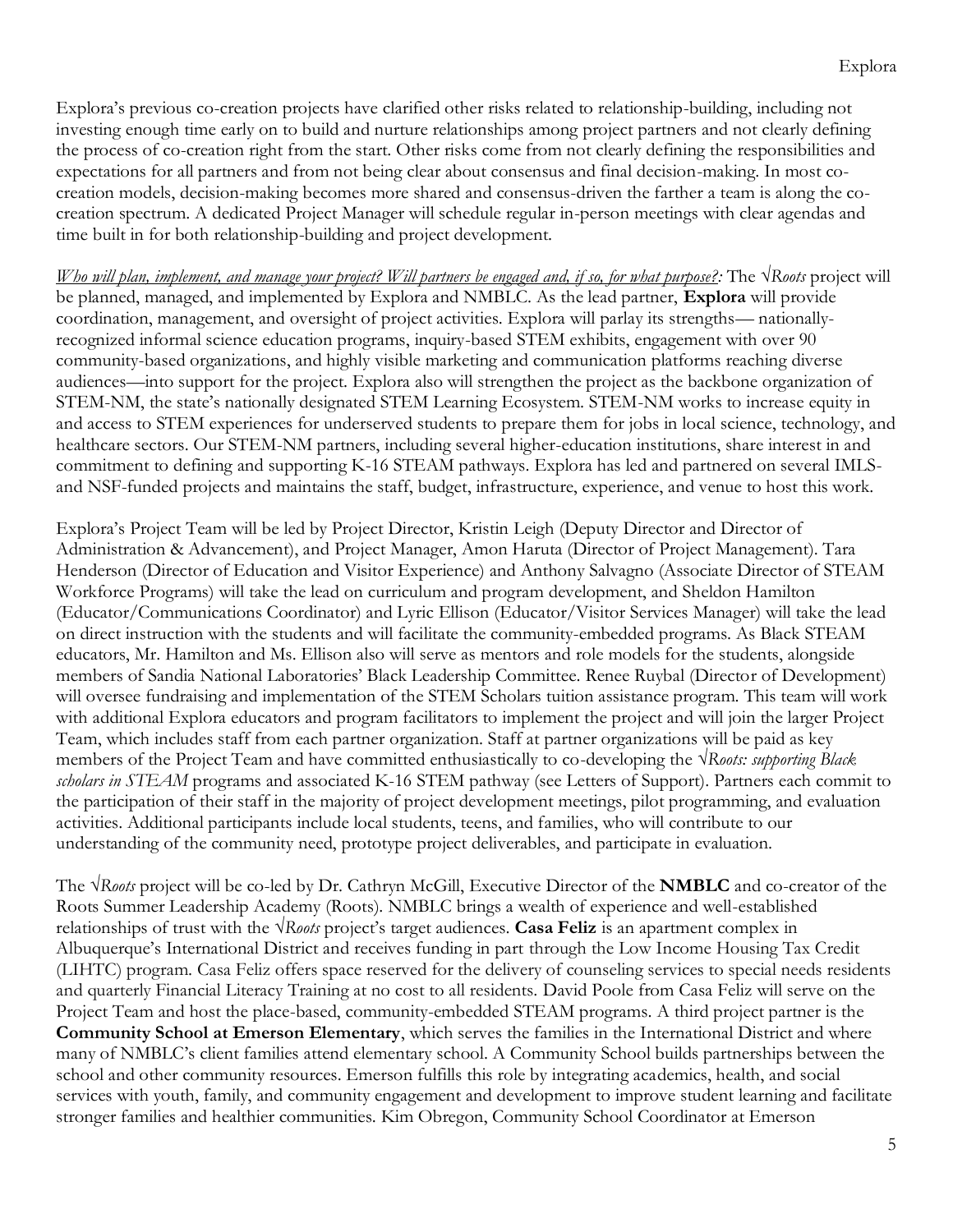Elementary, will serve on the Project Team. Sandia National Laboratories Affinity group for Black STEM professionals is our fourth partner. The **Black Leadership Committee (BLC)** serves the laboratories by providing leadership to Black employees in support of Sandia's mission. The BLC also participates in identifying and recruiting qualified Black employment candidates and promoting cultural awareness at the Laboratories. Members of the BLC will serve as STEAM role models and mentors for students participating in *√Roots* programming.

*When and in what sequence will your activities occur? What time, financial, personnel, and other resources will you need to carry out the activities?:* As described in the Schedule of Completion, Explora will begin work on this two-year project in September 2021 and complete it in August 2023. The Project Manager will convene bi-monthly Project Team meetings for relationship building, clarifying expectations and responsibilities, planning, brainstorming, vetting ideas, activity co-development, reflection, and review of prototyping and evaluation. In September-November 2021 Explora will hold listening sessions and design charettes with families in Albuquerque's International District to better understand relevant aspirations and community conditions. The Project Team will use this public knowledge to develop a first round of community-embedded STEAM programming for both students and families, likely to be held at both Casa Feliz and Explora January-May 2022. With this first round of programming, the Project Team will commence planning and building infrastructure for a K-16 pathway that keeps Black students in Albuquerque in STEAM. Possible "steps" along the pathway include: 1) community-embedded, out-of-school STEAM programming for K-8 students; 2) summer camp opportunities for K-8 students; 3) recruitment of Black students to participate in existing paid STEM internship programs for high school and college students at Explora and partner organizations; 4) opportunities for Black high school students to participate in Explora's Teen Advisory Group; 5) connections between students and Black STEM professionals through out-of-school programming, Teen Science Cafés, and more; and 6) recruitment of Black high school seniors for a newly-launched Explora STEM Scholars tuition-assistance program. Year One will involve planning and implementation of programs, in order to map out activities on a K-16 STEM pathway and determine the infrastructure and formal partnerships needed to make the pathway sustainable and ongoing.

Evaluation will take place throughout the project period to inform the Project Team's work and allow for changing course, as needed. It will inform any remediation or changes needed for a second round of K-16 programming in Year Two. By September 2022, the Project Team will start drafting a Sustainability Plan that includes MOUs that define partnerships and responsibilities along the K-16 STEAM pathway. For example, an MOU might formalize a certain number of internships or spots on Explora's Teen Advisory Group that will be held for Black teens referred by partner organizations. Programming will be formalized and integrated into Explora's suite of recurring OST programs. A visual graphic of STEAM activities along a K-16 pathway will be published and disseminated. Finally, summative evaluation also will take place in Year Two.

IMLS-requested funding, along with contributed cost share, will support key staff at partner organizations, development of programs and infrastructure, evaluation, student support, and meeting expenses. There also will be expenses for consumable materials, supplies to maintain COVID-safe practices, and graphic design/printing of materials used to explain the career pathway.

*How and with whom will you share your project's results?:* Results of *√Roots* will be shared locally with all project partners and in a report that will be sent to everyone who participated in the listening sessions and design charettes. Results also will be shared during a program at the NM Science Fiesta, one of the largest STEAM education events in NM. Findings that serve as the basis for approaches, processes, tools, and resources for other museums and libraries will be shared with partners across the country. Explora is a member of the national STEM Learning Ecosystems Community of Practice. Results of this work may be shared as a webinar with this national community of practice and showcased during an annual STEM Learning Ecosystem Convening. Resources and findings from the project will be shared through presentations at meetings and conferences for museum-, education-, and youth development-focused audiences, facilitated by representatives from the partner organizations. Because the project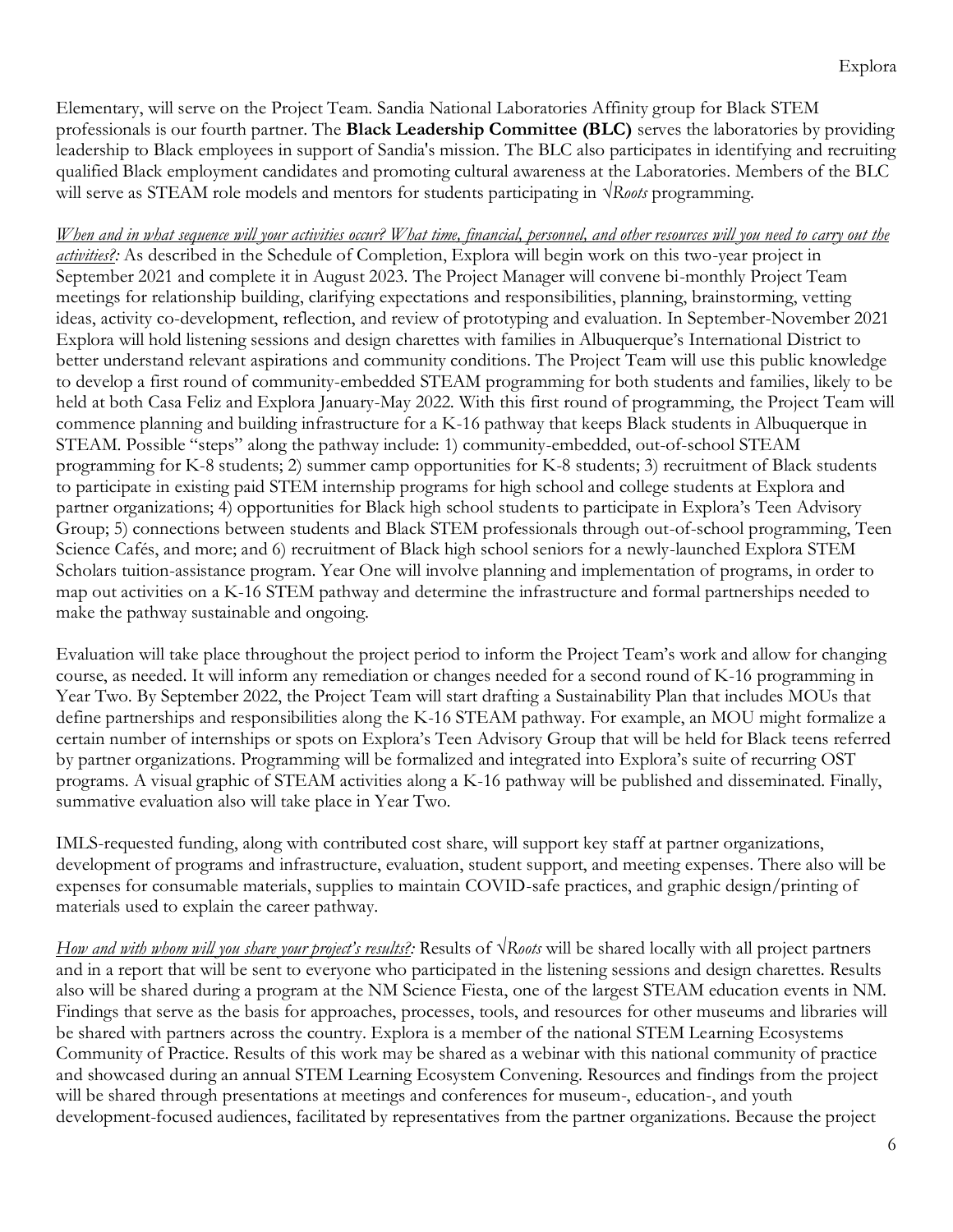lead at Explora is an alumni fellow of the Informal Learning Leadership Collaborative (formerly the Noyce Leadership Institute), the resources and lessons learned also will be shared among that network of over 100 leaders in the museum field, a group capable of creating systemic change in the way museums operate.

#### **III. Project Results**

*What data will you collect and report to measure your project's success? What are your project's intended results and how will they address the need, problem, or challenge you have identified? How will the knowledge, skills, behaviors, attitudes of the audience change as a result of your project?:* Explora will hire an external evaluator, Curt Mearns, Ph.D. from Pivot Evaluation, to lead an evaluation plan that is guided by an evaluation committee, comprised of Project Team members and 2-3 additional members of the Black communities being served. The evaluation committee will suggest and approve operational definitions for evaluation metrics and methods for collecting those metrics. This committee will meet quarterly to review decision-making relative to program design implementation and evaluation, and will be recruited from partner networks, including NMBLC, Casa Feliz, and Emerson Elementary. Results will be shared with the evaluation committee as they arise, for discussion of interpretation and implications for current program activities. Results will accumulate over the period of the grant to produce interim and final reports. Dr. Mearns also will collect and report on the IMLS-required Performance Measure Statements.

Intended results of the project include: 1) co-creation of new community-embedded, OST STEAM programs designed to meet the needs and aspirations of Black students and families in Albuquerque's International District; 2) increased awareness of the role of a growth mindset in allowing students to see STEAM as something approachable and doable; 3) improved STEM identities and motivation to pursue STEAM courses and careers among Black students in Albuquerque; 4) increased awareness of a K-16 STEAM pathway among local families; and 5) increased capacity among the Project Team to demonstrate how a holistic, place-based approach can affect educational and economic outcomes and contribute to systemic change of community conditions.

#### Objectives for *√Roots: supporting Black scholars in STEAM* include the following:

Short-term: 1) 25 community members participate in listening sessions & design charettes; 2) 100 K-8th grade students participate in STEAM OST programs and interact with a Black STEAM professional; 3) 50 families from partner organizations participate in a family STEAM program; 3) 12 teens participate in STEAM advisory groups or internships; 4) 2 high school seniors receive scholarships to pursue STEAM at local higher education institutions Mid-term: 1) local Black students demonstrate improved STEM identities and increased participation in STEAM programs; 2) local Black families demonstrate increased awareness of steps along a local K-16 STEAM pathway; 3) three Memorandums of Understanding are formalized with partner organizations to support students annually on a K-16 STEAM pathway

Long-term: 1) increased relevance of Explora to Albuquerque's Black communities; 2) increased representation of Black students in K-16 STEAM learning opportunities in NM; 2) increased understanding of the importance of a growth mindset among participating families and the contributions of community members, particularly Black STEAM professionals

*What tangible products will result from your project? How will you sustain the benefits of your project?:* Project deliverables will include both a new community-driven program and a well-articulated K-16 STEAM pathway that demonstrates ways local Black students can stay engaged in STEAM in Albuquerque. A successful *√Roots* project will demonstrate how museums can be significant contributors within broader community conversations around issues like educational outcomes and workforce readiness and contribute to positive community change. The more engaged the museum is with the community, the more it becomes like a thread woven through a quilt; if the thread is pulled out, the quilt unravels. Because multiple partners share ownership of the project, there are more resources, funders, and stakeholders at the table to provide long-term support. As we move towards true engagement with partners, we can leverage each other's strengths and resources, support and stand up for each other's work, and have greater collective impact, helping all of our organizations be more stable and sustainable.